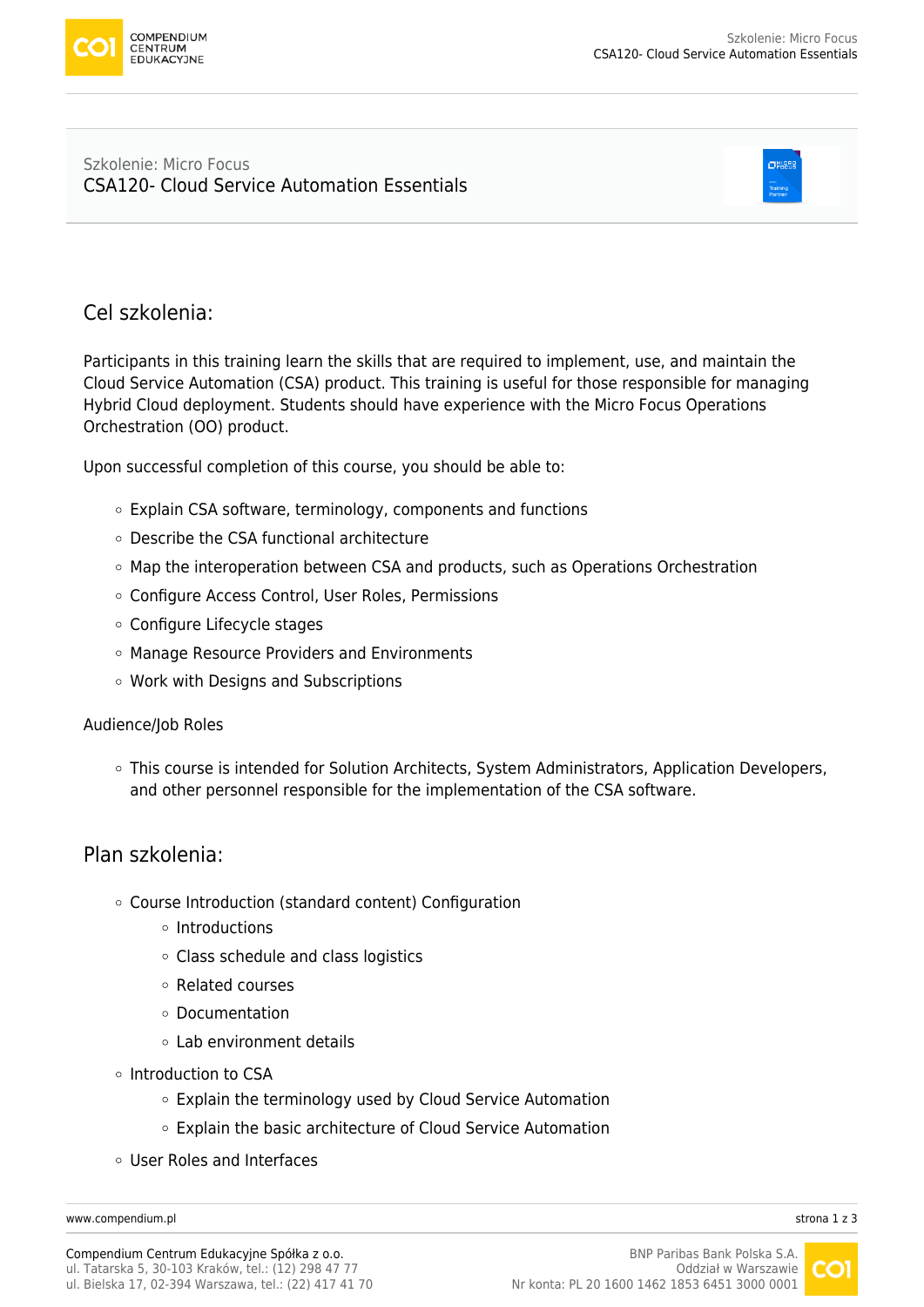

- List the different roles in Cloud Service Automation
- Describe service lifecycles and resource providers
- Execute a real, preconfigured scenario
- CSA Architecture
	- Describe the CSA architecture
	- $\circ$  List the CSA elements
	- Recognize interactions between elements
- Management Console
	- Describe all the different aspects of using the Management Console
	- Define organizations, providers, designs, offerings, and catalogs
	- o Summarize the relationship between OO and CSA
- Marketplace Portal
	- Subscribe to a service offering
	- Follow up on your service request
	- Monitor your service subscriptions
- Subscription Management
	- $\circ$  Summarize all the different aspects of managing subscriptions
	- Modify, retire, and transfer subscriptions
	- Use the Operations area to manage subscriptions
- CSA OO Integration
	- Write OO flows for CSA
	- Describe OO flow requirements
	- o Notify OO flow results back to CSA
- Service Design Best Practices
	- Recognize the rules to use when developing new content for CSA
	- Design and develop content using CSA and associated products
	- Develop reusable components and reusable resource offerings
	- Build complex designs and offer advanced services to end users
- Topology Designer
	- Explain the difference between Sequential and Topology design
	- o Import topology components
	- Configure component properties
	- Create component tags
	- $\circ$  Create new version for a design
	- Configure a design
	- $\circ$  Manage a design as application

[www.compendium.pl](https://www.compendium.pl/) strona 2 z 3